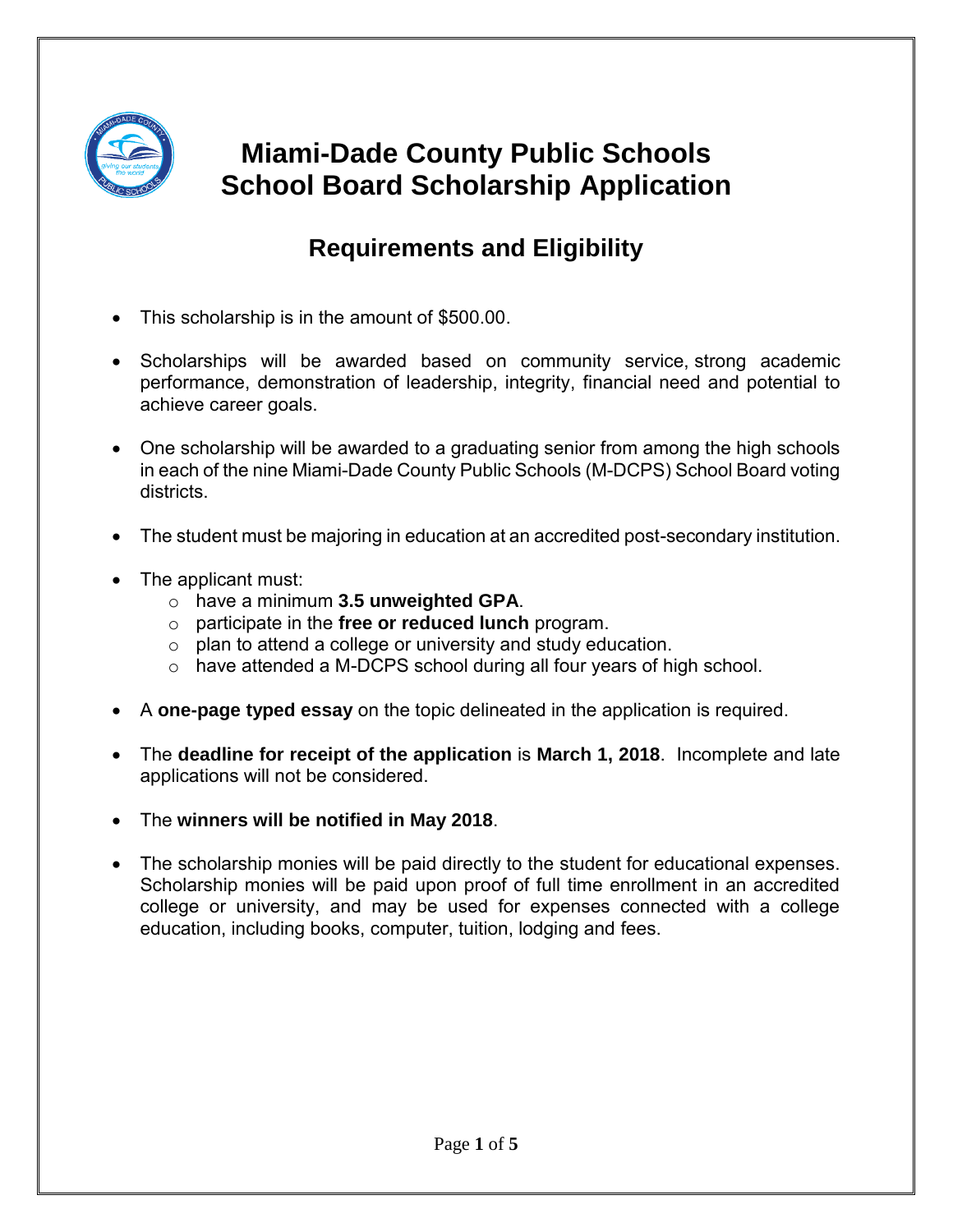

# **Miami-Dade County Public Schools School Board Scholarship Application**

#### **Please type all information requested.**

| <b>Applicant's Last Name</b> | <b>First Name</b>                                                                                                                                                                                                              | Middle Initial |
|------------------------------|--------------------------------------------------------------------------------------------------------------------------------------------------------------------------------------------------------------------------------|----------------|
|                              |                                                                                                                                                                                                                                |                |
| Applicant's Address          | City                                                                                                                                                                                                                           | Zip            |
|                              | Telephone __________________________________E-Mail Address ______________________                                                                                                                                              |                |
|                              |                                                                                                                                                                                                                                |                |
|                              | High School Applicant Currently Attending [19] [19] Decision of the School Applicant Current of Attendance Decision of the School Applicant Current of Attendance Decision of the School Applicant Current of Attendance Decis |                |
|                              |                                                                                                                                                                                                                                |                |
|                              |                                                                                                                                                                                                                                |                |
| Unweighted GPA               | Number of Community Service Hours                                                                                                                                                                                              |                |

#### **Please complete the following:**

- 1. One-page essay.
- 2. **List colleges. Beside each, list whether** you have been accepted to, have committed to attend, or intend to apply to.
- 3. List **other awards**, grants, and scholarships that you have been awarded.
- 4. **List community service** and **extracurricular activities** or work in which you have participated during high school.
- 5. What else would you like us to know about you that we would not see from reading your transcript? (optional)

**THIS APPLICATION MUST BE EMAILED TO: [boardscholarships@dadeschools.net](mailto:boardscholarships@dadeschools.net) ON OR BEFORE MARCH 1, 2018. NO LATE OR INCOMPLETE APPLICATIONS WILL BE ACCEPTED.**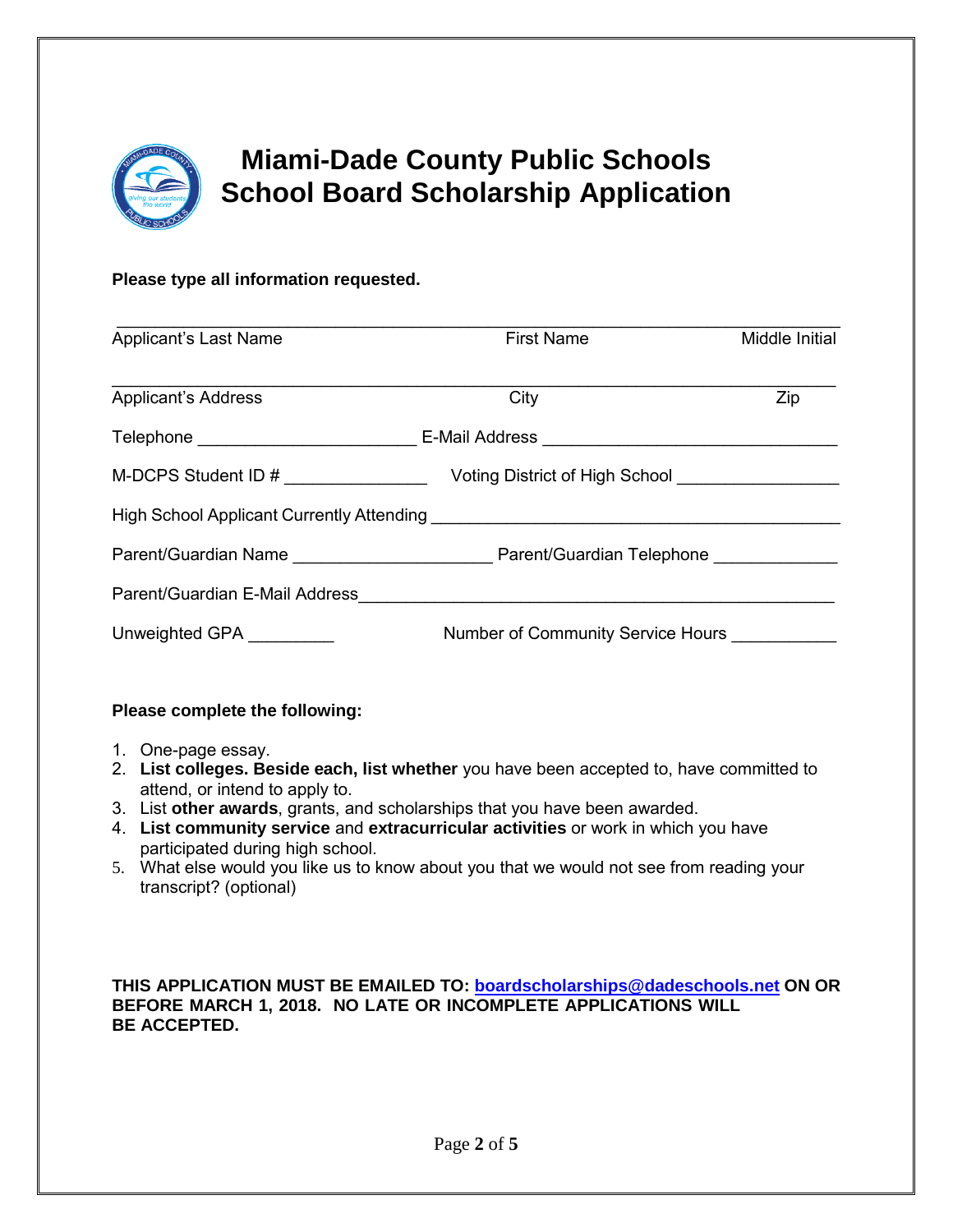**The required one-page typed essay should address the following question as well as any other information that you feel is pertinent and will assist the committee in making a decision.**

What do you hope to accomplish with your degree in education?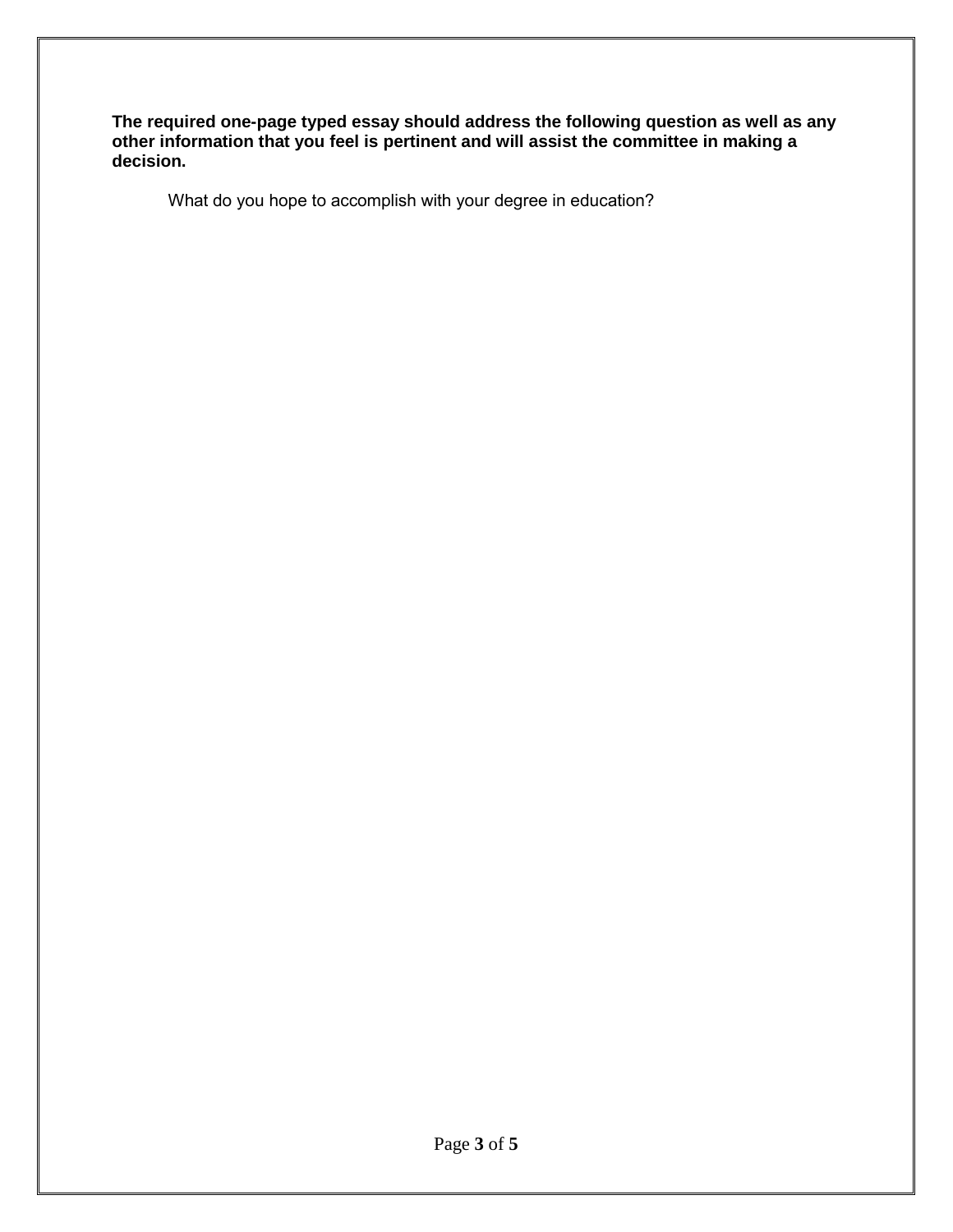#### **Please respond to the following: (300 words maximum each)**

1. **List colleges. Beside each, list whether** you have been accepted to, have committed to attend, or intend to apply to.

2. List **other awards**, grants, and scholarships that you have been awarded.